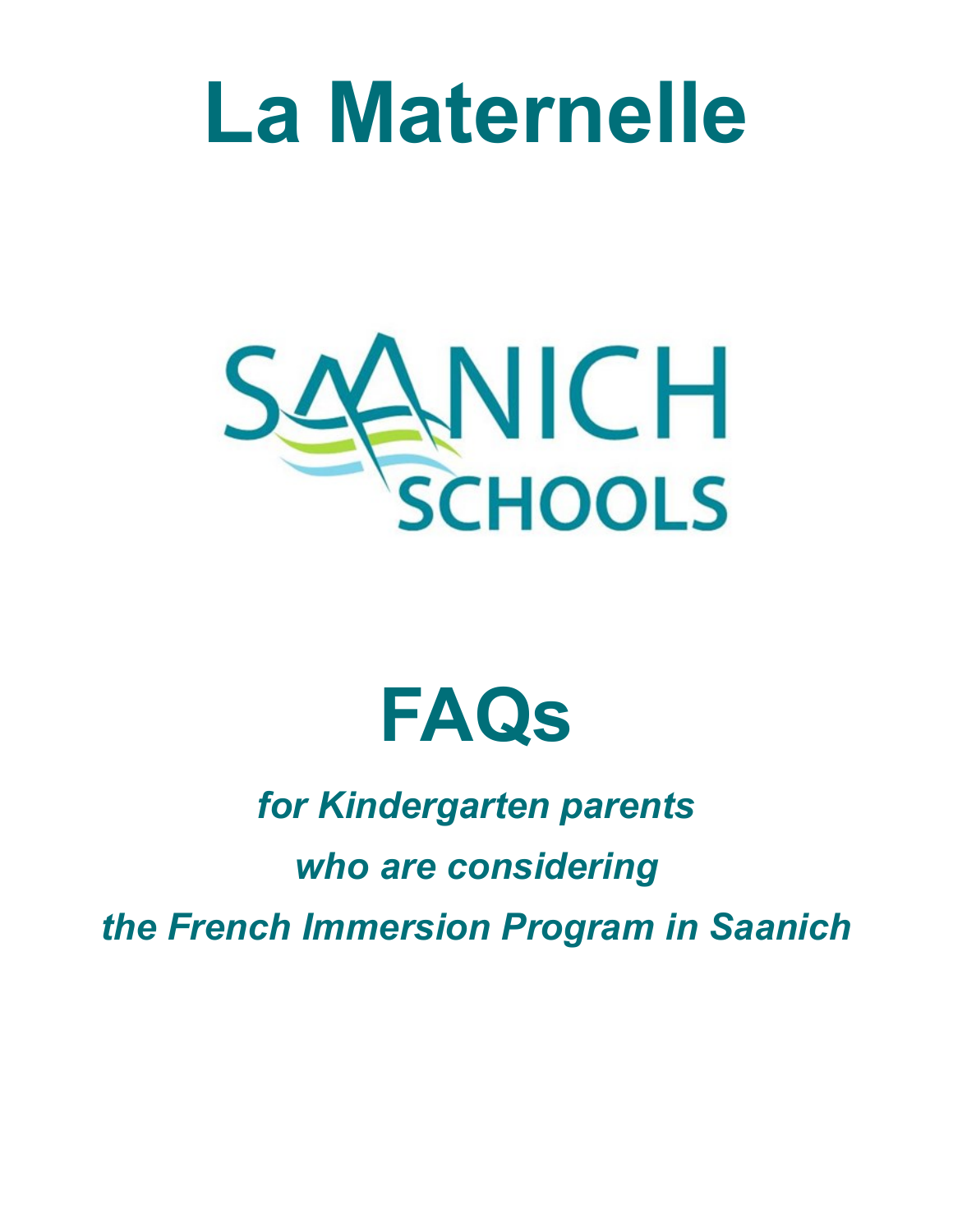# **Frequently asked questions**

### **What will my child learn in French Immersion Kindergarten?**

A new language is acquired by listening to and reproducing the models introduced by the teacher.

Your child will learn French letters and their sounds, read names of their peers and basic sight words, sing French songs and understand poems, be able to respond in sentences and ask questions

## **How much French is spoken in kindergarten?**

100% French ….eventually! The amount of French spoken in September is very different from the amount spoken in June. Educators use gestures and visual cues, rather than translating, to help with comprehension. English is used at the outset to establish routines, and in the event of safety issues.

## **Will my child start speaking French in Kindergarten?**

Yes! Educators use a variety of instructional elements that allow children to comprehend and communicate in French quickly.

## **How can I help my child?**

You can help by reading in English, playing number and alphabet games and encouraging any printing or fine motor skill attempts. Listen to children's music by French artists, watch some French television programs, and find ways to expose your child to French (e.g. French summer camps, activities sponsored by Canadian Parents for French)

French Immersion is not intended for children whose parents speak French at home. If your family is Francophone, we recommend that you consider the Francophone program or English kindergarten.

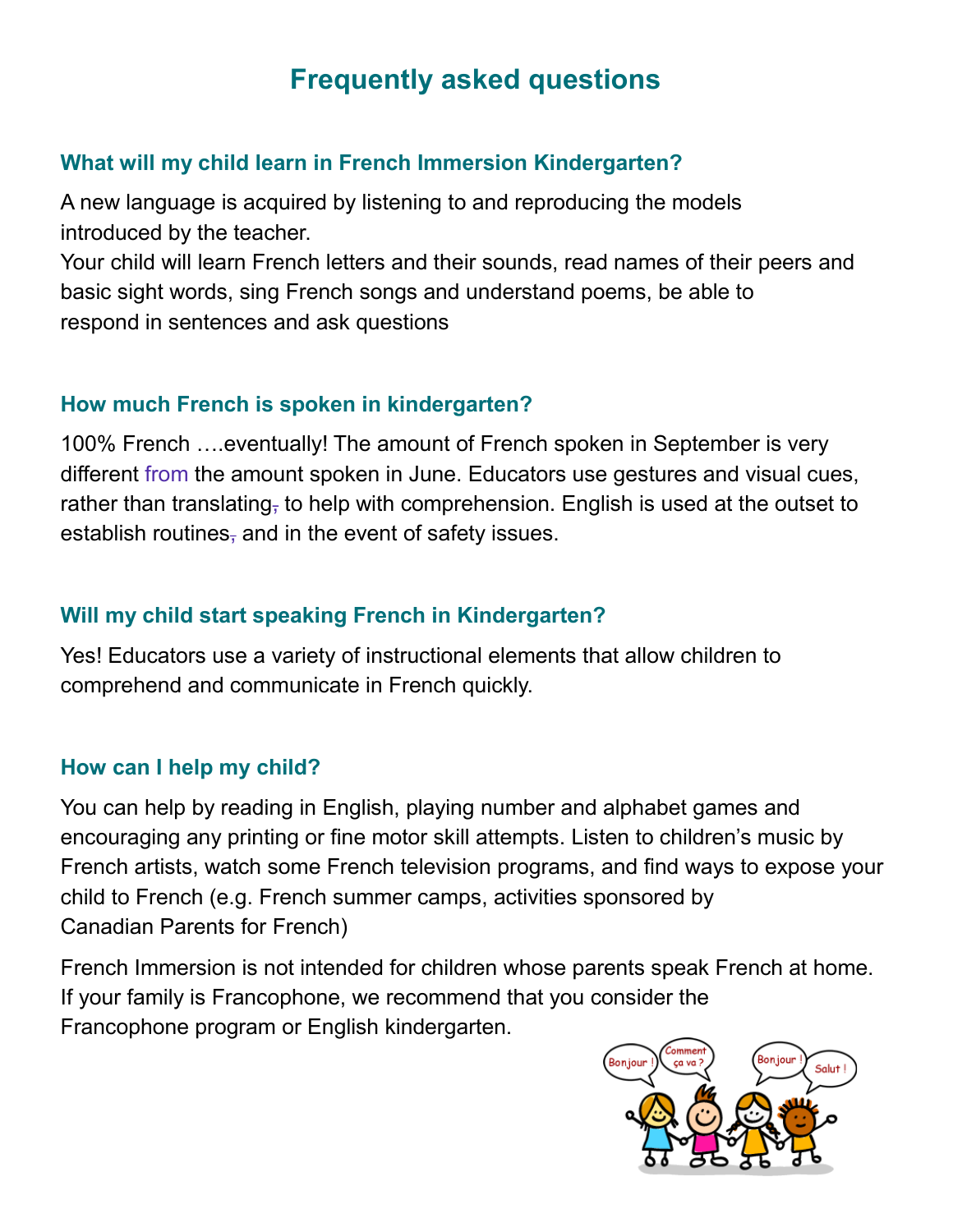#### **Other ways to support my child…**

Practice removing and putting on their own shoes, tie laces, button and zip clothing, putting lunch kit in and out of backpack by themselves, practice printing their names in lowercase, counting groups of objects, read picture books daily, play card games (Go Fish, etc.) to practice number recognition and counting

#### **Can my child join French Immersion in Grade 1?**

Yes, your child can enter the F.I. program in Grade 1 since the Kindergarten program is optional in British Columbia. However, if you know you are considering F. I. program, it is recommended that your child be part of a Kindergarten classroom experience since children in F.I. kindergarten receive a significant amount of French oral language instruction (approximately 900 hours!) Grade One offers a structured and intensive Literacy and Numeracy programme. Having a strong French language base provides young learners with increased confidence and communication skills.

#### **When do children learn English?**

It is important to remember that your child is only immersed in French five hours a day. In Saanich, English Language Literacy is introduced in them later part of Grade 3.



#### *Additional information:*

- The French Immersion programme offers the opportunity for non-francophone students to become bilingual in both English and French and to learn about another culture.
- In the French Immersion programme, French is not only a subject, but a language of instruction and a means of communication.
- All Kindergarten children, in the English and in the French Immersion programme, follow the same curriculum as prescribed by the Ministry of Education.